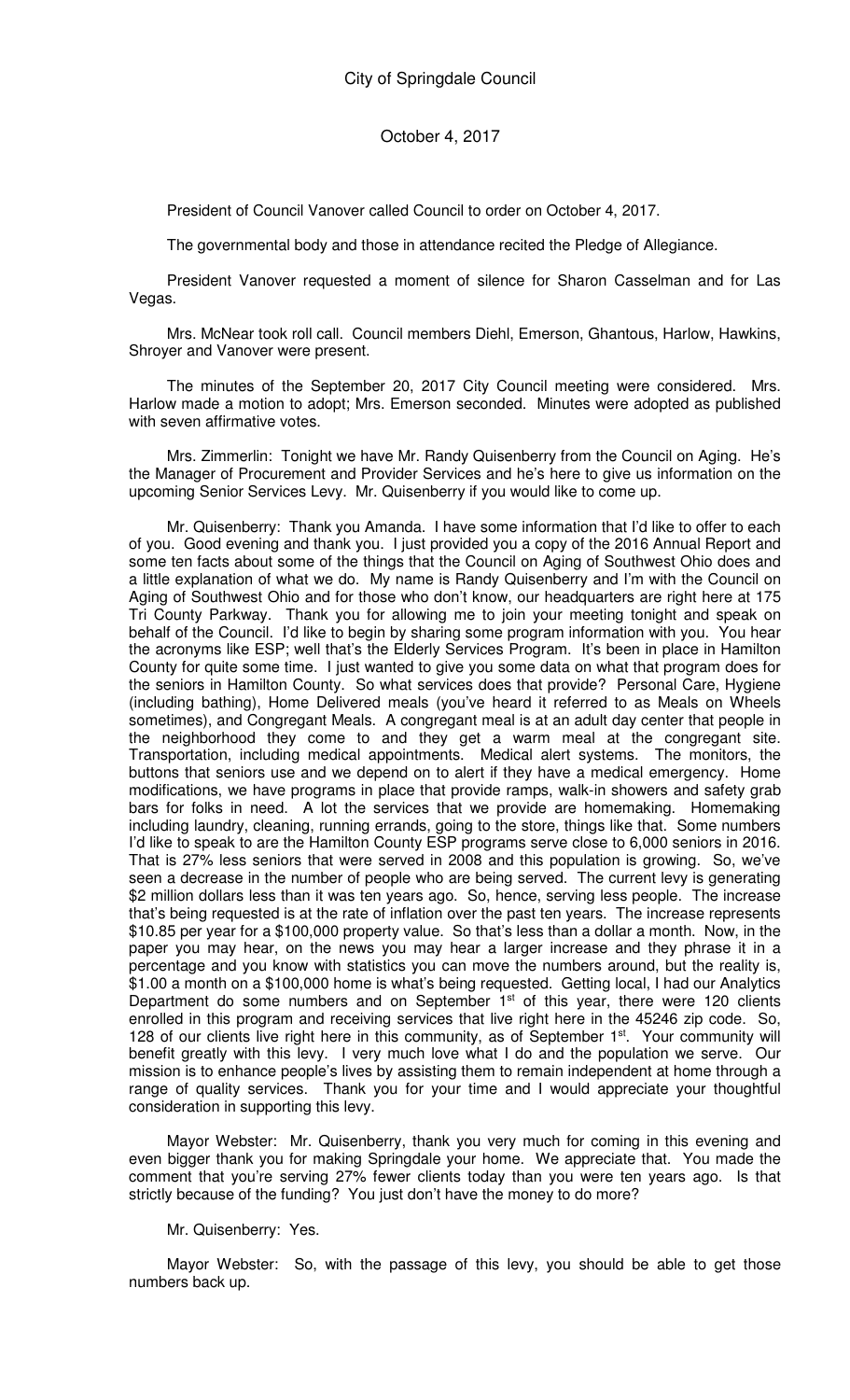Mr. Quisenberry: With the passage of the levy, right now, the revenue is \$19 million and it'll go to \$25 million with the increase of as little as a dollar a month per homeowner in Hamilton County.

Mayor Webster: I think over time, the Council has been sort of unwilling to endorse levies and so forth and so on, so far be it from me to ask them to change their posture on that, but just, personally, I think that there's a few levies on there that I whole-heartedly endorse and this one is certainly at the top of the list. That one and that parks and libraries I think are the best money that we spend, tax dollar wise and of course our schools. This is a great program and we appreciate everything you do for our community and for the County, so thank you very much.

Mr. Quisenberry: Thank you and on behalf of everyone at Council on Aging, we really appreciate those kind words.

Mayor Webster: Thank you.

Mr. Hawkins: Mr. Quisenberry, appreciate you coming and letting everyone know what you guys do as well what the levy entails. A lot of times, we'll hear about what can happen with the passage of the levy. I also want you to state what will happen if the levy does not pass. Does that simply that there's not going to be new clients taken on or does it mean it's going to be a catastrophic impact for what you guys are doing right now.

Mr. Quisenberry: Thank you and it's a terrific question and we get that a lot. The answer to that question is the second scenario. The program will stop. It's not that we just won't get the levy and we'll go back to the previous funding. This program ends if this levy does not pass and 6,000 seniors, 128 in the community that we're in right now, will lose services. Those are the services that I spoke of. The personal care, the bathing, the home delivered meals, the electronic – the emergency monitoring systems. Those stop with the funding. Ninety two percent of the funding for this program comes from the Elderly Services Program Levy.

Mr. Hawkins: I appreciate you stating that. That's important for people to know.

Mr. Quisenberry: Thank you.

Mrs. McNear: I've actually personally seen the benefits of the work your organization does and I want to thank you for that.

Mr. Quisenberry: Thank you very much. I appreciate that.

Mrs. McNear: You're welcome.

Mr. Shroyer: If this levy does pass, is it enough? How long are we anticipating that this program would be sustained?

Mr. Quisenberry: That's a terrific question. Thank you. It's a five-year renewal if the levy passes. So, we'd be able to sustain this program for an additional five years.

Mr. Shroyer: Will it meet all of the current demand or will there still be …

Mr. Quisenberry: I don't want to misspeak to that. I mean, it'll certainly serve more clients. It'll get us back to that 2008 level is what I'm being told.

Mr. Shroyer: Thank you.

Mr. Quisenberry: You're welcome. Thank you.

President Vanover: I wish to thank you for coming in and like the Mayor; this is one that, in my mind, is a "no-brainer". It's easy to get behind and as we joked, you said you were with the Council on Aging and with the exception of a couple, most of us are aging. So, thank you.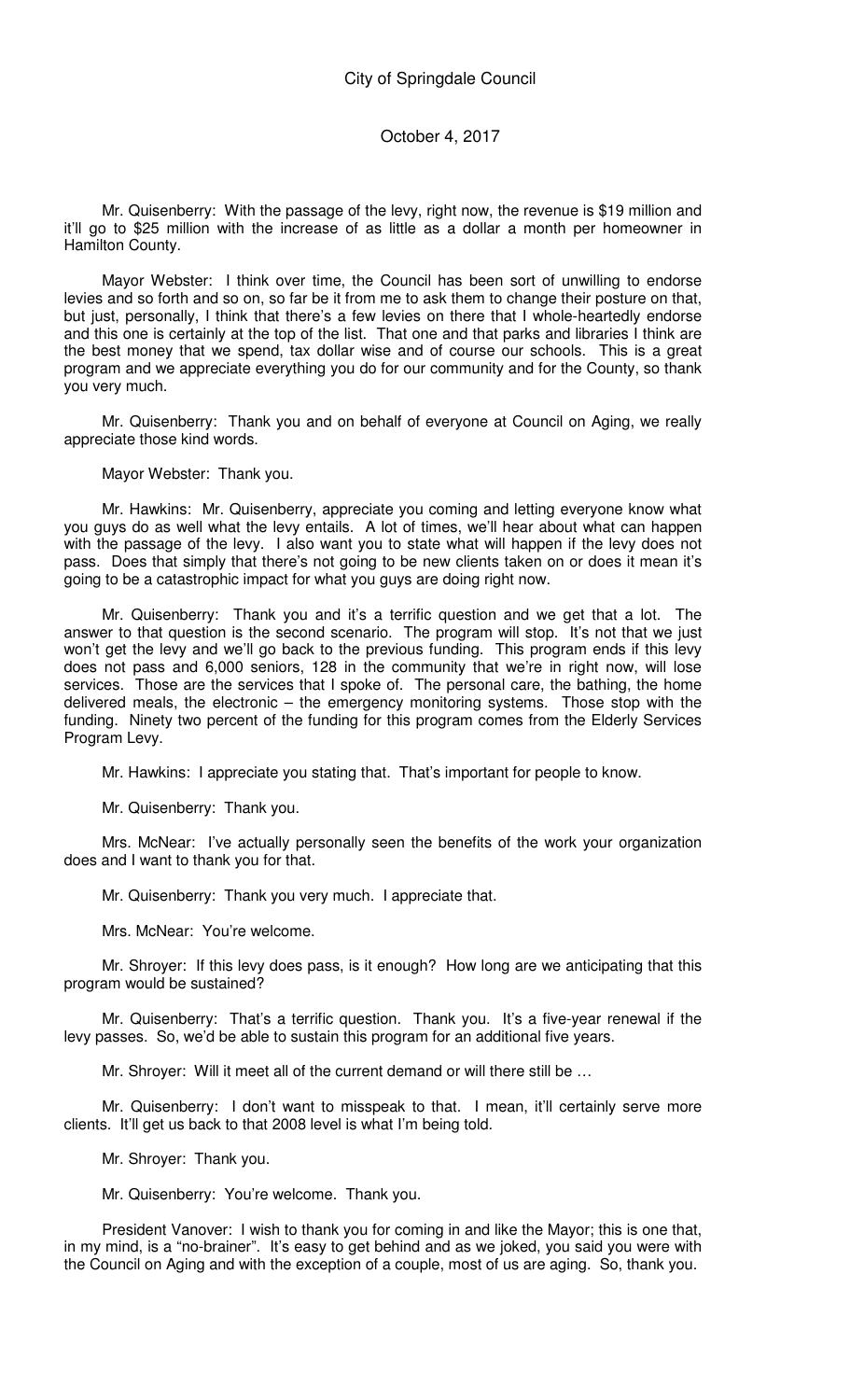Mr. Quisenberry: Well, thank you very much for the opportunity and the consideration of supporting the levy. Thank you.

Communications Mrs. McNear - None

Communications from the Audience

Mr. Anderson: Hello. Jeff Anderson; 12085 Greencastle, Springdale, Ohio, 45246. I just wanted to take a second to raise an issue and ask if I could get some information. There've been a number of high profile cyber and information related attacks in the news over the past several weeks between Equifax, the SEC, Yahoo and I was hoping at some point we could get an update either from the Administration or the Council on what Springdale's doing to protect Springdale resident's data that it might hold especially with regards to local computer systems policy, Health Department records, Tax records, all this information. I've looked back through and I haven't found a lot of discussion in the Agendas about IT and I was hoping we could get some of update since it's such a hot topic. Is that something that we could talk about tonight or put on a future agenda? I know Mr. Parham's not here.

President Vanover: Mrs. Zimmerlin?

Mrs. Zimmerlin: That is something that I can get the information and we can bring it at the next Council meeting.

Mr. Anderson: Okay. That'd be great. Thank you.

President Vanover: Thank you.

Ordinances and Resolutions

ORDINANCE NO. 39-2017

AMENDING THE CODIFIED ORDINANCES OF THE CITY OF SPRINGDALE, OHIO, TO AMEND SECTIONS 153.253, 153.254, AND 153.600 OF THE SPRINGDALE ZONING CODE RELATED TO SMALL CELL WIRELESS COMMUNICATIONS FACILITIES

President Vanover: Okay Council, this is our second reading, but we have a public hearing scheduled so at this point we'll open a public hearing and ask anybody to speak for or against, come forward.

Mayor Webster: I think, if we could, maybe ask Mrs. McBride to come up and give us an overview, a "Reader's Digest" version of what we're considering here tonight.

Mrs. McBride: Good evening Council. I thought you'd never ask. So, the amendments that are before you this evening are to address the small cell antennas that you've seen going up in the City and other places around Cincinnati. So we worked with Planning Commission, we worked with the Law Director to develop these amendments and basically what it does is it limits where those particular small cell towers can go and under what conditions they can go. What they can look like, how big around they can be and so forth and then what the process is for them. So if you want to co-locate on another small cell tower, you can do that if you meet these standards and that's something that Mr. Taylor, as the Building Official, can review and approve. If you want to construct a new small cell tower, then that has to be approved by Planning Commission as a conditional use and specific standards again have to be met following the review and approval of staff and then of Planning Commission as the conditional use. I can go through some of those standards if you'd like. So, for example, where could they locate? They could locate in the right of way of an arterial or collector street. They can locate in an industrial district or within a utility district, or I'm sorry, a utility easement in a non-residential district, but they cannot, however, locate in any residential area and they cannot locate within 250 feet of any residential use or residential zoning district. They have to be 2,000 feet from another small cell tower that is already existing. There's a maximum height of 30 feet on these facilities. They have to be grey or black in color. Everything must be enclosed within the pole itself and the pole is permitted to be a maximum of 24 inches in diameter, exclusive of the foundation which can be six inches in height. So that's just kind of a scenario of some of the standards that apply to it and again it would have to, a new one would have to go through the conditional use process with approval by the Planning Commission.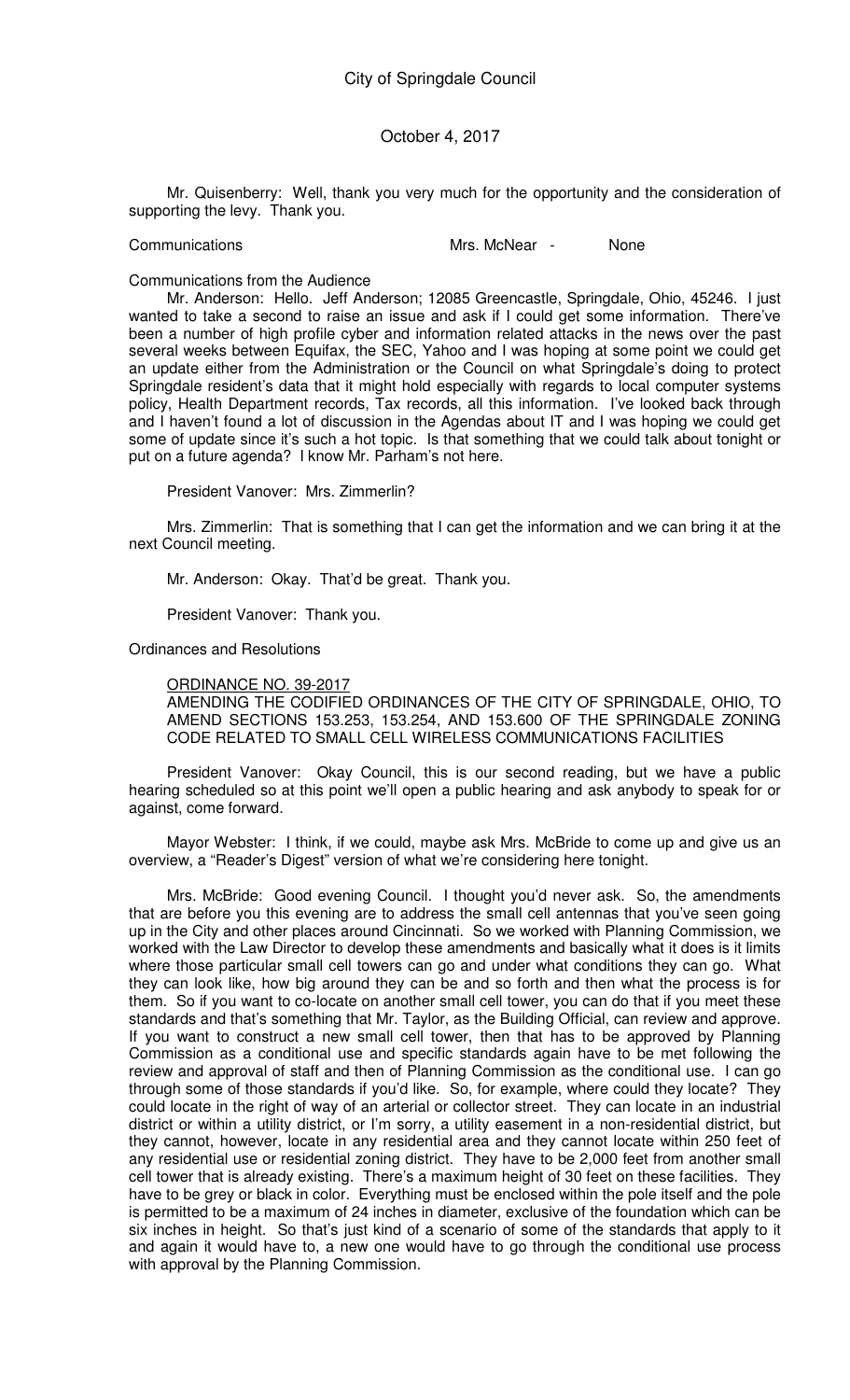Mayor Webster: I think I know the answer to this before I ask the question. This would not be retroactive to anything that's already installed?

Mrs. McBride: No, those are already in place.

Mayor Webster: So those are in place and there's nothing we can do about some of those.

Mrs. McBride: Correct.

Mayor Webster: Thank you.

Mrs. Harlow made a motion to adopt; Mrs. Ghantous seconded. Ordinance No. 39-2017 passes with seven affirmative votes.

## ORDINANCE NO. 40-2017

AN ORDINANCE TO AUTHORIZE THE CITY TO JOIN A COALITION OF MUNICIPALITIES RETAINING SPECIAL COUNSEL FOR PURPOSES OF INITIATING LITIGATION TO CHALALENGE THE CONSTITUTIONALITY OF AMENDMENTS TO CHAPTER 718 OF THE OHIO REVISED CODE RELATING TO MUNICIPAL INCOME TAX, AND DECLARING AN EMERGENCY

Mr. Diehl made a motion to adopt, Mrs. Emerson seconded.

Mr. Diehl: Mr. Forbes has there been any updates at all?

Mr. Forbes: I just had some communication just today with one of the attorneys at Frost, Brown, Todd. They're in the process of finalizing the engagement letters that they'll be sending out to the cities that are going to join in with this. No action has been filed yet. They're going to finalize all these engagement letters, get everybody signed up, and then they'll be able to file.

Mr. Diehl: Thanks.

Mr. Forbes: And for what it's worth, this action is really just a ratification of what you already approved. It just formalizes it with the legislation.

President Vanover: Any other discussion?

Ordinance No. 40-2017 passes with seven affirmative votes.

## RESOLUTION NO. R10-2017

RESOLUTION ACCEPTING THE AMOUNTS AND RATES AS DETERMINED BY THE BUDGET COMMISSION & AUTHORIZING THE NECESSARY TAX LEVIES AND CERTIFYING THEM TO THE COUNTY AUDITOR

Mrs. Ghantous made a motion to adopt; Mrs. Harlow seconded.

Mrs. McNear: Just a comment that our mills are 3.08. It's been that way for, I believe, in excess of 30 years. Really, no change and the amounts from the General Funds is \$970,499 is the amount approved. Thank you.

Resolution No. R10-2017 passes with seven affirmative votes.

Old Business - None New Business and the set of the set of the set of the set of the set of the set of the set of the set of the set of the set of the set of the set of the set of the set of the set of the set of the set of the set of the set

## Meetings and Announcements

Mrs. Emerson: The Board of Health will meet on October  $12<sup>th</sup>$  at 7:00 in the room adjacent to these quarters.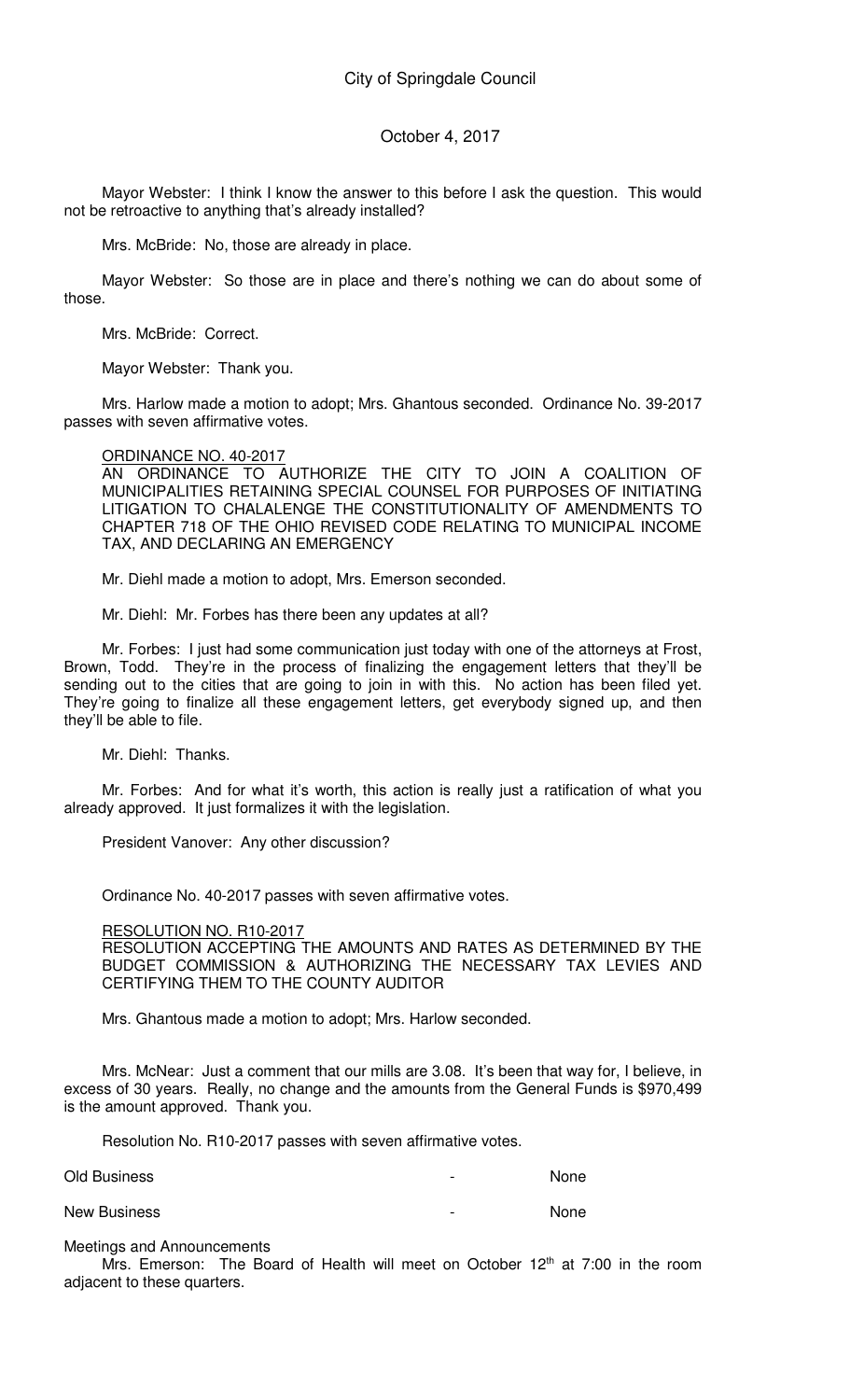Mrs. Harlow: Planning will meet at 7:00 on October 10<sup>th</sup> in these chambers.

Mrs. Zimmerlin: Thursday, October 5<sup>th</sup> the Civil Service Commission will meet in the Administrative Conference Room. Saturday, October 7<sup>th</sup> the Fire Department will hold its 27<sup>th</sup> Annual Open House from 11:00 a.m. to 3:00 p.m. On Tuesday, October 10<sup>th,</sup> it is the Springdale Business and Community Expo and Chili Cook Off at the Community Center. Winter Youth Sports registration is ongoing. You can contact the Community Center for that. Saturday, October 21<sup>st</sup> is the Father-Daughter Dance. It is from 6:00 to 8:00 p.m. and it's \$20 per couple, five dollars for each additional person. You need to buy tickets at the Community Center and you need to register by October 18<sup>th</sup>. Finally, on Saturday, October 28<sup>th</sup>, the Halloween Carnival is from 2:00 to 4:00 p.m. at the Community Center and it is for children ages two through fourth grade and it is free of charge.

Communications from the Audience - None

Update on legislation still in development

Mr. Hawkins: As you look at your Internal Memorandum, Item Number One was addressed with Ordinance No. 39-2017, an ordinance amending the codified ordinances of the City of Springdale Ohio to amend sections 153.253, 153.254, and 153.600 of the Springdale Zoning Code related to small cell wireless communication facilities. That passed with a 7-0 vote. Item Number Two was addressed with Ordinance No. 40-2017, an ordinance authorizing the City to join a coalition of municipalities retaining special counsel for purposes of initiating litigation to challenge the constitutionality of amendments to Chapter 718 of the Ohio Revised Code relating to municipal income tax and declaring an emergency. That passed with a 7-0 vote. We also had Item Number Three, Resolution R10-2017, a resolution accepting the amounts and rates as determined by the Budget Commission and authorizing the necessary tax levies for 2018 and that passed with a 7-0 vote.

Recap of legislative items requested for next Council meeting Mr. Hawkins: There are no items.

Mayor Webster: Before we adjourn, I'd just like to make a few more comments about the passing of Ms. Casselman. As all of you know, Sharon was a long-term dedicated employee of the City of Springdale. Her association with the City goes way way way back. As an Aquatic Director, she probably knew more about the operation of the aquatics of this City than all the other people put together that worked there over the years. She worked there for several years and she went to Vanderbilt University. She was the Diving Coach there. Quite remarkable for someone that did not even have a degree to be a Diving Coach for a major SEC university, but she was an amazing person. So then, when she left there, she came back to the City, was named one of our Assistant Directors and served in that capacity for many many years and she will be sorely missed in the community. When she retired from her service with the City, I had an opening on the Park and Recreation Commission and needless to say, the first person I thought about was Ms. Casselman and she was really a Most Valuable Player, if you will, on that Commission and so she'll be sorely missed in that capacity. Just her caring for the youth of this City, especially as it came to aquatics, there's no match in the history of the City for someone that's contributed to the degree that she has. So, anyway, our condolences go out to what family she has left, but she had tons of close friends. The place was really packed last week with her funeral. There were a lot of former City employees, especially people that worked at the Recreation Center, but even people that didn't work at the Recreation Center that still thought very highly of Sharon, so she'll be sorely missed and like I said our condolences go out to not just the family, but also to the dear friends. Thank you.